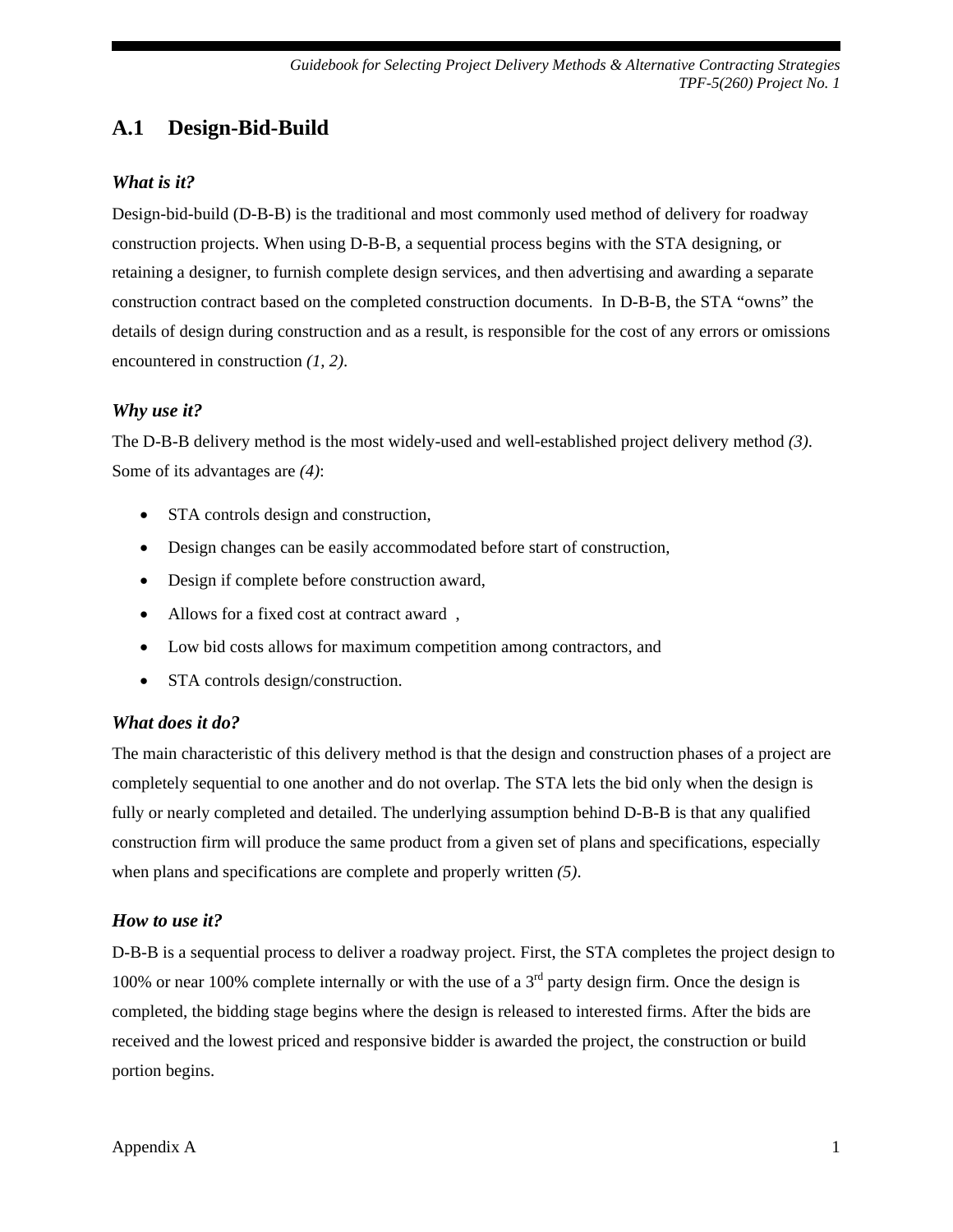## *When to use it?*

D-B-B is useful for projects that can be designed to or near 100% complete. Typical and common projects will benefit the most from the use of D-B-B as the delivery method. Projects that involve high risk and many unknowns as well as projects that have a limited amount of time to complete the project will not achieve the benefits of D-B-B and another delivery method might be a better choice.

## *Limitations*

Although D-B-B is the most used delivery method in construction, there has been questioning regarding the efficiency of this method *(3)*. Some of the identified risks and disadvantages of D-B-B are *(4)*:

- Requires significant owner expertise and resources,
- Shared responsibility for project delivery,
- STA bares the risks for design errors,
- Sequential design and construction results in longer schedules than with other methods,
- Construction costs unknown until contract award, and
- No contractor input in design or planning.

## *Who uses it?*

All state transportation agencies across the United States has extensive experience using design-bid-build.

## *Example*

Design-bid-build is the most common delivery method and all STAs have used D-B-B extensively. As a resource, a project completed by the Washington Department of Transportation (WSDOT) used D-B-B to provide bridge improvements to the Wenatchee River crossing near the city of Wenatchee, WA *(6)*. The SR 285 George Sellar Bridge was originally built in 1950. The capacity before construction was only one westbound lane and two eastbound lanes that carry 50,000 to 60,000 vehicles a day.

The scope of the project included expansion of the existing bridge deck from 54ft to 61ft to accommodate five 11ft wide lanes, a 2ft wide median, and 2ft wide shoulders. Additional scope included:

- Removal of the sidewalks on either side of the roadway to make way for a fifth lane
- To carry the increased load, significant strengthening of 100 truss members was required involving either the addition of steel plates or replacement of the members
- The truss strengthening required the removal of 10,000+ rivets near active lanes of traffic and the installation of 35,000 high strength bolts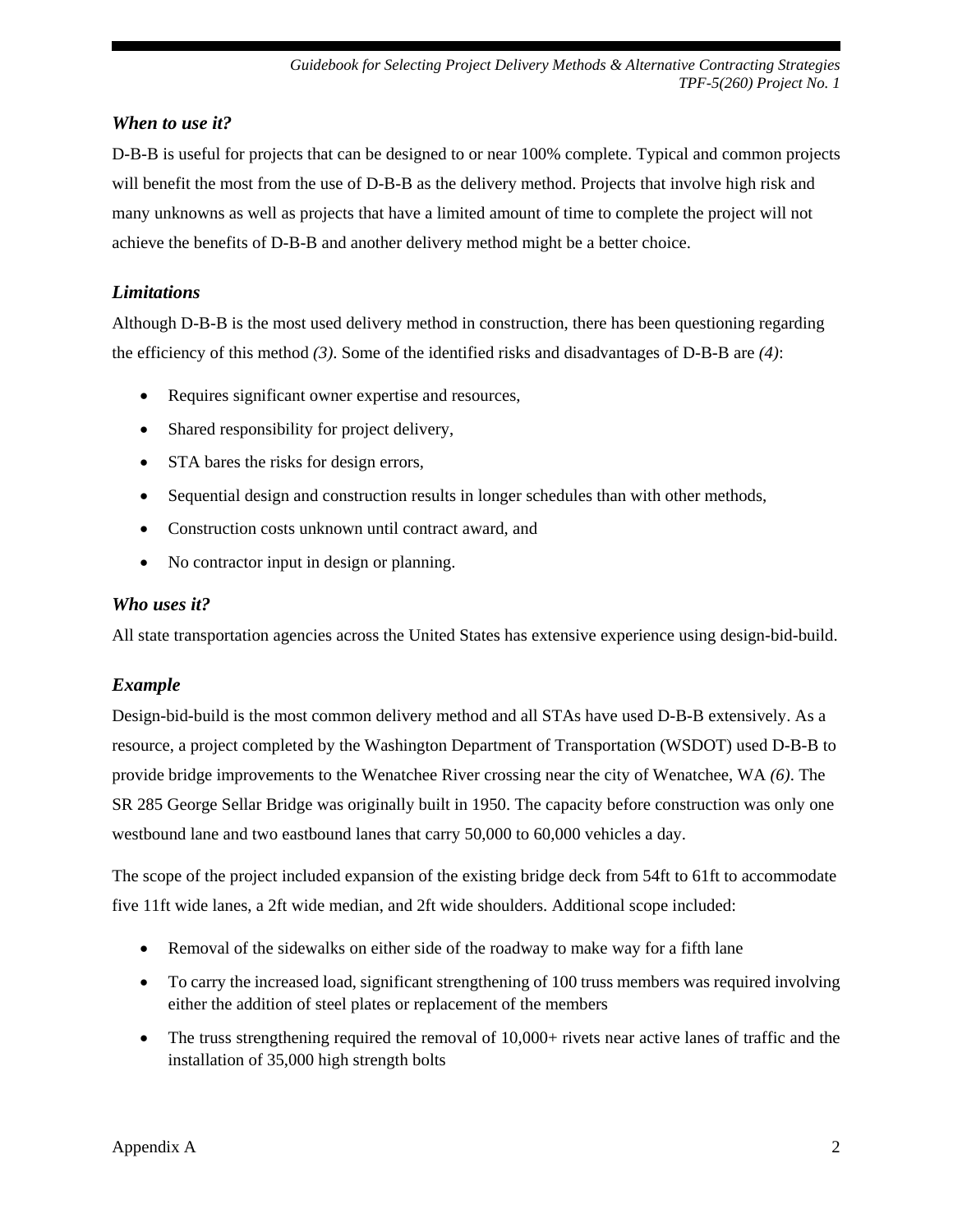- The parabolic portals on either end of the bridge had to be cut and strengthened to raise their clearance height to accommodate truck traffic further from the centerline of the bridge
- Sway frames at either end of the bridge had to be removed and replaced (this was performed without bridge closure)
- Construction of a 10 foot wide cantilevered pedestrian and bike pathway on the south side of the bridge
- Construction of a tunnel below the East side approach to accommodate the nearby Apple Capital Recreational Loop Trail
- Widening of the bridge approaches on both sides of the bridge and modification of three approach/exit ramps in addition to general civil site work
- Construction occurred above an active BNSF railroad line (30+ trains/day) on the West end of the bridge and maintained four open lanes of traffic during the day.

Due to some of the complexities of the project, for example the strengthening of truss members, WSDOT determined that design needed to be fully completed by the agency before putting the project out for bid. By completing the design in-house, WSDOT proceeded with the project using D-B-B. Further, at the time of this project (2009-2011), WSDOT projects that were budgeted at less than \$20 million were all completed using D-B-B.

The bridge project was completed successfully in 2011. The project was delivered late, but that was due to the unforeseen complexity in strengthening the truss members along with the fact that WSDOT authorized 57 change orders that lengthen the initial schedule. However, the project was completed under budget and had minimal disruptions to the traveling public. One key aspect of this project was the acknowledgement of the project organizations for achieving a high level of teamwork and communication that existed throughout the construction of the project. This example then provides evidence that the traditional D-B-B delivery method can provide ideal results and D-B-B should still be considered for delivering a project along with the other alternative contracting methods mentioned throughout this guidebook.

## *References*

- 1. California Department of Transportation (Caltrans). *Alternative Procurement Guide*. Trauner Consulting Services, Inc., San Diego, Apr. 2008.
- 2. Federal Highway Administration (FHWA). *Innovation Wave: An Update on the Burgeoning Private Sector Role in U.S. Highway and Transit Infrastructure*. United States Department of Transportation, Washington, DC, July 2008.
- 3. Wiggins, P. *Local Agencies and Design-Build Contracting: A Briefing Paper for Legislators and Their Staffs*. Senate Committee on Local Government, Sacramento, Sep. 2009.